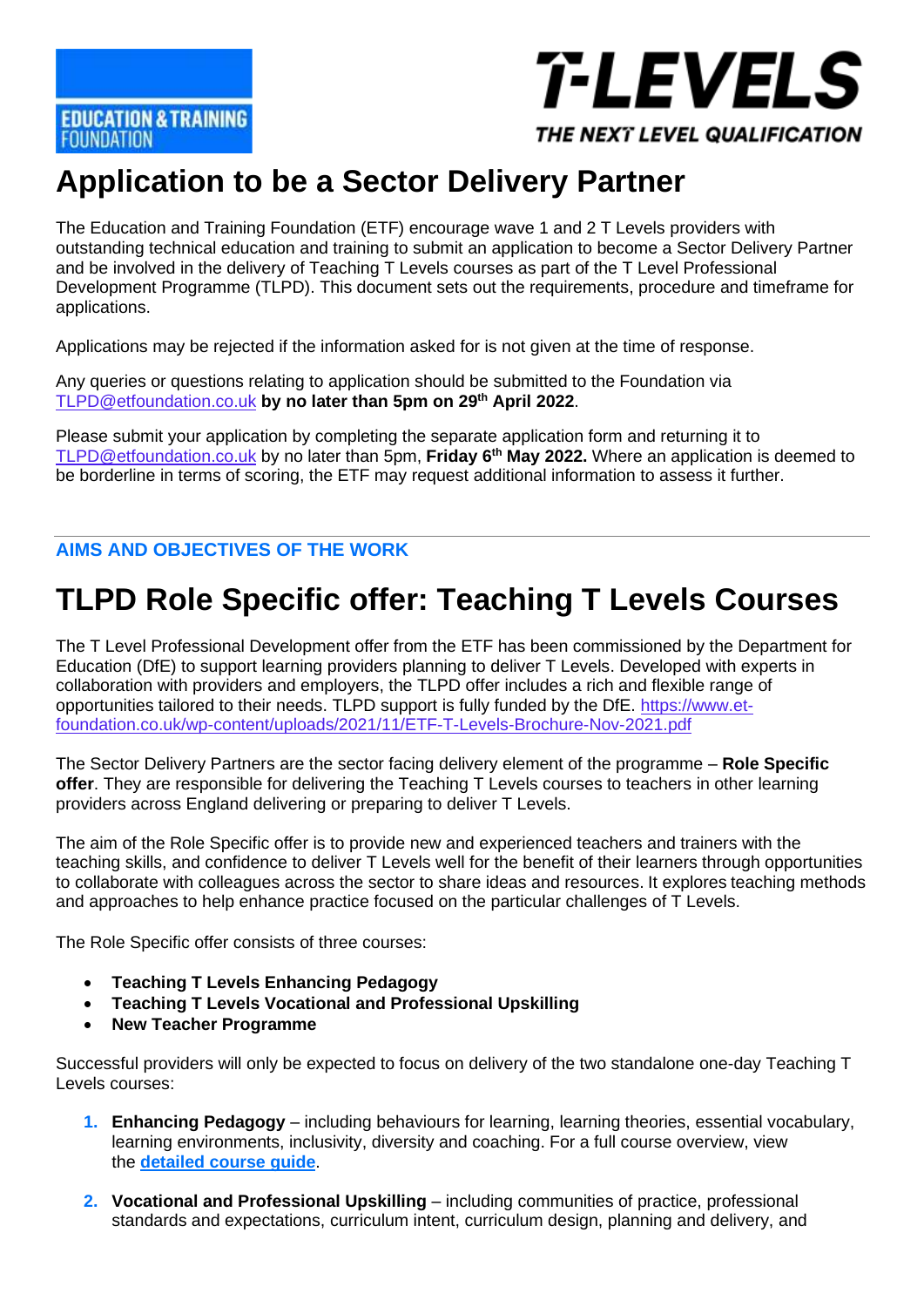preparing learners for the industry placement. For a full course overview, view the **[detailed course](https://www.et-foundation.co.uk/wp-content/uploads/2022/01/Teaching-T-Levels-Vocational-and-Professional-Upskilling-course-guide.pdf?_gl=1*6dehdt*_ga*MTQ0ODIyNzk3MS4xNjM5MDM3ODQ1*_ga_6F0PEMWK3W*MTY0Mzk2ODEwOS4xLjEuMTY0Mzk2ODEzMS4w)  [guide](https://www.et-foundation.co.uk/wp-content/uploads/2022/01/Teaching-T-Levels-Vocational-and-Professional-Upskilling-course-guide.pdf?_gl=1*6dehdt*_ga*MTQ0ODIyNzk3MS4xNjM5MDM3ODQ1*_ga_6F0PEMWK3W*MTY0Mzk2ODEwOS4xLjEuMTY0Mzk2ODEzMS4w)**.

These courses are delivered face-to-face over 1 day (6 hours) or live online over 2x 2-hour sessions (4 hours). Please note the courses are currently under review so the length may be subject to changes. The face-to-face/live online workshops explore in more depth the concepts covered in the **[FutureLearn online](https://pdp.etfoundation.co.uk/programmes/t-levels/resourcesearch?searchterm=Teaching+T+Levels&ett_id%5B%5D=8&recommendedresources=&limit=50&sort=priority)  [modules](https://pdp.etfoundation.co.uk/programmes/t-levels/resourcesearch?searchterm=Teaching+T+Levels&ett_id%5B%5D=8&recommendedresources=&limit=50&sort=priority)**.

#### **REQUIREMENTS AND OUTLINE OF THE WORK**

The successful providers will:

- Be required to deliver in the following regions:
	- o South East
	- o London
	- o West Midlands
	- o East Midlands
	- o East of England
- Ofsted graded Good or Outstanding.
- Nominate 4 trainers from their staff. Trainers must have a good knowledge of the policy and pedagogy around T Levels or be delivering them.
- Ensure trainers attend required product training delivered by the ETF CPD Team over 3 days, one for each T Level course, in June and November 2022. The training will include but not be limited to:
	- o Introductory workshop
	- o Shadowing of a full event
	- o Co-delivery of event with a CPD trainer and supportive observation
	- o Any additional follow-up support
- Deliver a minimum of 10 course days (2x trainers per event) per academic year, which subject to demand may comprise any combination of face-to-face and Live Online delivery of the following types of CPD which may be delivered as scheduled event or in-house to other or your own organisation:
	- o Teaching T Levels: Enhancing Pedagogy
	- o Teaching T Levels: Vocational and Professional Upskilling
- Ensure that trainers are prepared to travel up to 3 hours to other organisations to deliver F2F training in-house as and when required in agreement with the ETF. This may include staying overnight occasionally.
- Deliver to a minimum of 15-20 people per event
- Disseminate best practice emerging from the events
- Support the promotion of the Teaching T Levels courses to ensure the minimum attendance target numbers set out above are met for each event.
- Collect participant feedback through an online survey link provided by the ETF after each event.
- Work closely with the ETF to manage delegates and event information stored on the ETF booking system to ensure accurate records of attendance are kept and the sessions are updated. Ensure registers are updated within 48 hours of the event taking place.
- Produce a monthly performance report by the  $25<sup>th</sup>$  of each month and prior to a catch-up call with the ETF Contract Manager.
- Liaise with the ETF quality assurance staff and the DfE external evaluator as and when required.

### **Benefits**

As a Sector Delivery Partner, you will have the opportunity to:

- Share and model effective practice to other providers needing support around planning for and delivering T Levels
- Develop your own staff's skills and expertise in delivering effective CPD
- Collaborate with Further Education providers across England and build stronger relationships to share insights, gain intelligence about T Level success stories and help others to plan successful T Level provision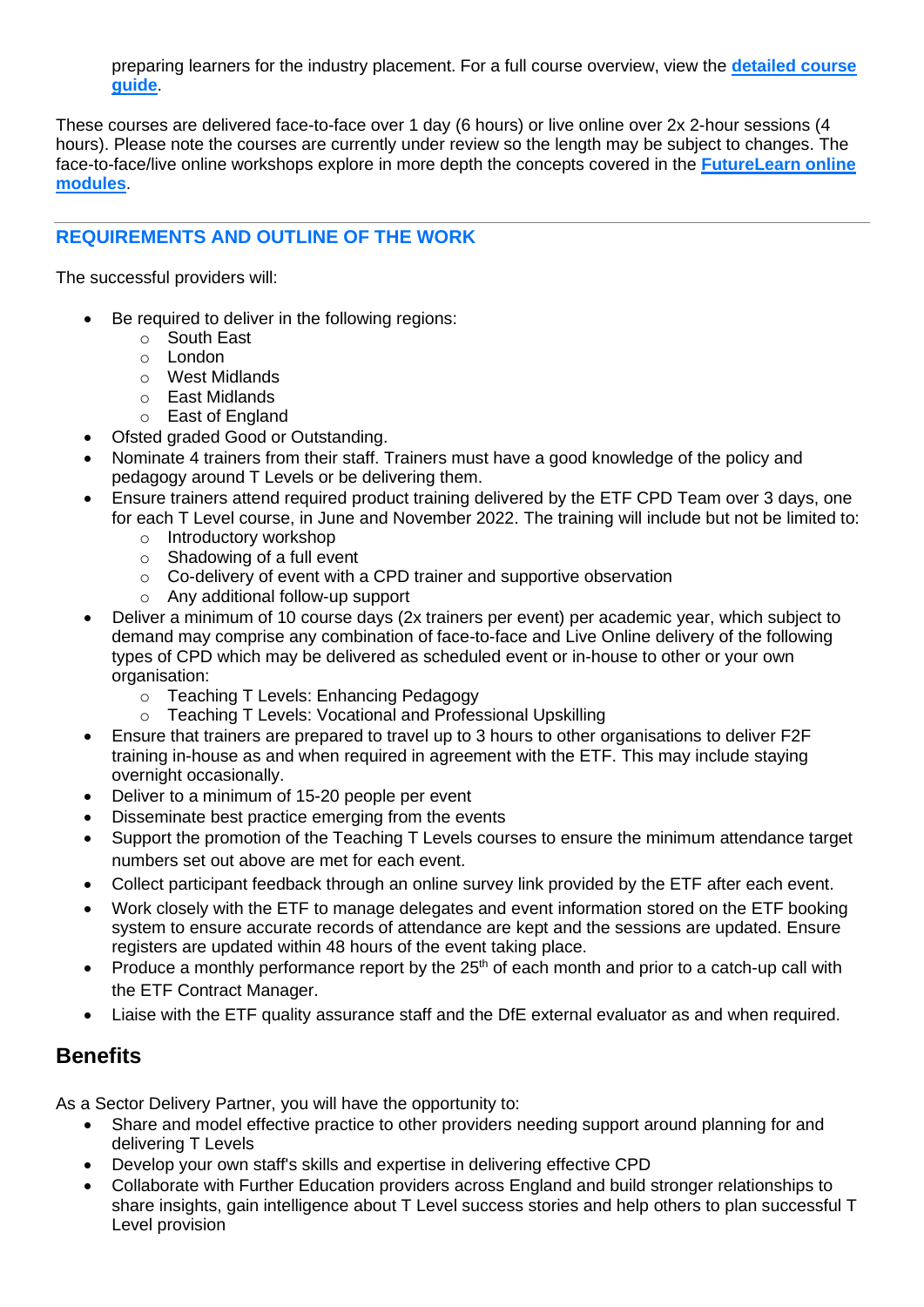- Offer fully funded CPD to staff in your organisation delivered through the programme to support and enhance preparations for internal T Level delivery
- Explore teaching methods and approaches to help enhance practice focused on the particular challenges of T Levels with colleagues in the sector
- Be at the forefront of a national recognised programme and partner with the ETF
- Have access to the latest T Level updates and the latest thinking around delivery and assessment.

#### **CRITERIA**

The application will be evaluated on the following criteria which you will need to address when answering the questions on the application form.

The successful providers will:

#### **Capability:**

- Be a wave 1 or 2 T Level provider
- Be located and/or be able to deliver in any of the following regions:
	- o South East
	- o London
	- o West Midlands
	- o East Midlands
	- o East of England

#### **Capacity & staffing**:

- Ensure that the trainers have capacity to attend the Train the Trainer programme (18 hours roughly) in June and November 2022
- Have the capacity to deliver a minimum of 10 CPD days between November 2022-July 2023
- Ensure that the trainers can be released to travel for up to 3 hours (one way) to deliver F2F CPD to other organisations in-house
- Ensure that the named trainers are experienced in delivering T Levels or have good knowledge of the relevant policy and pedagogy?
- Be willing to host these events at one of their campuses

#### **BUDGET AND TIMELINE**

### **The activities that will be funded through this project will include:**

Attendance to the Train the Trainer programme live online delivered by the ETF CPD Team (3 days in total for both TTL courses):

• £400 remission cost per day per trainer taking part in the online ETF training

Delivery of a minimum of 10 CPD days as follows:

- £1,400 for face-to-face delivery (6 hours), including
	- o £400 remission per trainer (2x)
	- o £600 for catering and venue hire
- £900 for live online delivery (4 hours, 2x 2-hour sessions), including
	- o £400 remission per trainer (2x)
	- o £100 additional costs
- £1,400 for face-to-face in-house delivery to other organisations, including
	- o £400 remission per trainer (2x)
	- o £300 per trainer for accommodation and travel